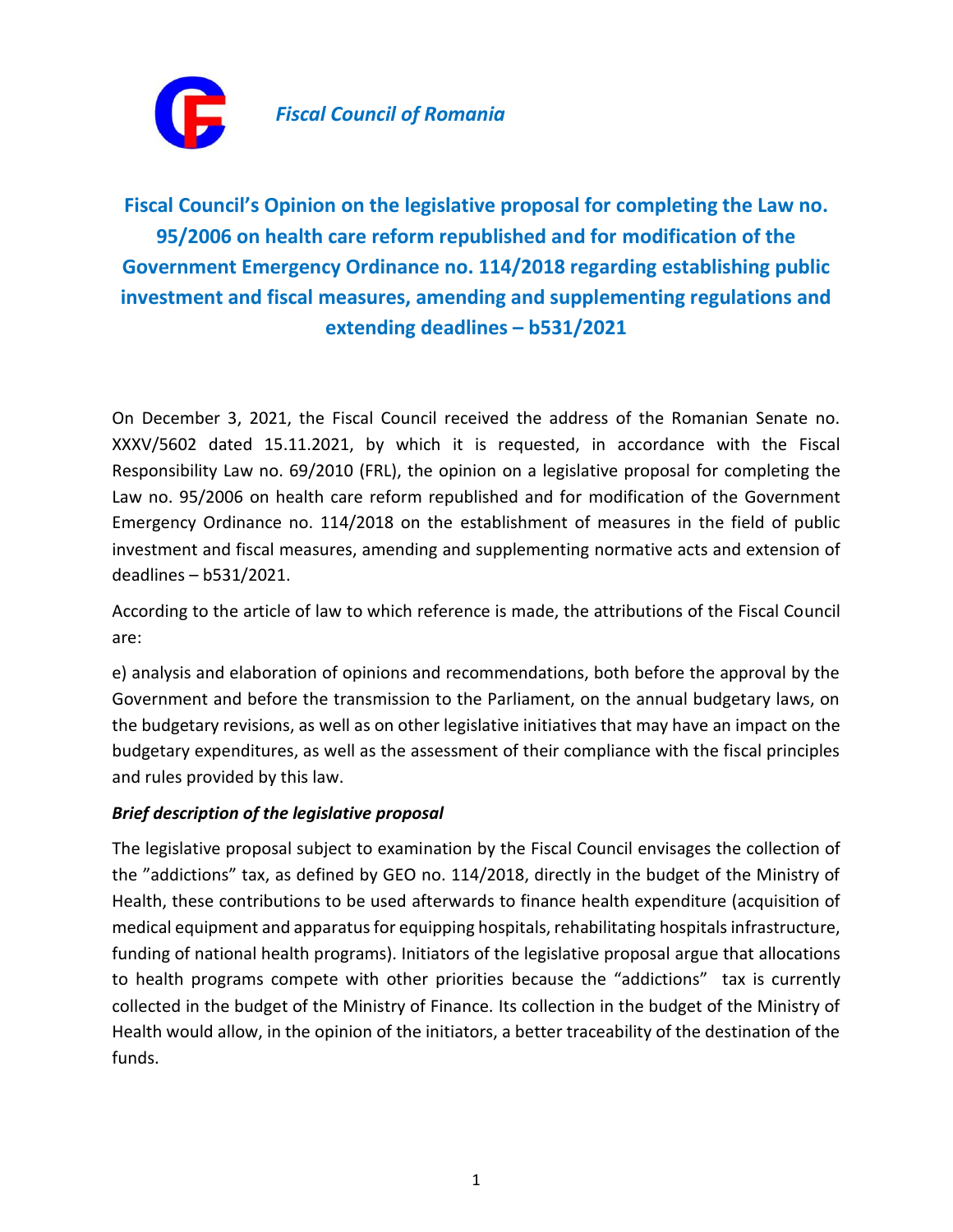## *Budgetary impact of the proposal*

The legislative proposal is not accompanied by an estimate of its impact on the general consolidated budget. In this context, it should be borne in mind that, although the legislative proposal does not intend to the increase of budget expenditures, possible allocation of the amounts collected from the "addictions" tax for supplementing health spending will lead to an increase in budget outlays if not it is offset by reducing allocations for other categories of expenditure.

## *Assessment of the Fiscal Council regarding the legislative proposal*

- Regarding the opportunity of the legislative proposal, the Fiscal Council has no attributions in deciding, because the establishment of the modalities of financing the public health system in Romania is the prerogative of the Parliament and the Government. However, the Fiscal Council agrees that the public health system is underfunded and has argued in its Opinions to remedy this situation even in the context of the necessary process of budgetary consolidation.
- Regarding the subject of the legislative proposal aimed at collection and allocation direct amount of the proceeds from the "addictions" tax to finance health expenses, preventing allocations to health programs from competing with other budgetary priorities, it should be mentioned that the principle of universality, stipulated by art. 8 of Law no. 500/2002 on public finances, stipulates that *budget revenues cannot be directly affected by a specific budget expenditure, except for donations and sponsorships, which they have established distinct destinations*.
- Regarding compliance with the FRL, the Fiscal Council finds that the information presented are not sufficient to determine whether the provisions of the FRL are complied with. In this sense, two possibilities can be identified:
	- $\circ$  If the adoption of this legislative initiative will not generate additional allocations to finance health spending, then there would be no impact on the general consolidated budget. However, such a situation would question the usefulness of the legislative proposal because its adoption wouldn't improve the problem of underfunding the public health system;
	- $\circ$  If the adoption of this legislative initiative will generate additional allocations for the financing of health expenses, then the provisions of art. 15 of the FRL which provides that *in the case of proposals for the introduction of measures/policies/legislative initiatives which adoption attracts the increase of budget expenditure, the initiators are required to submit*: